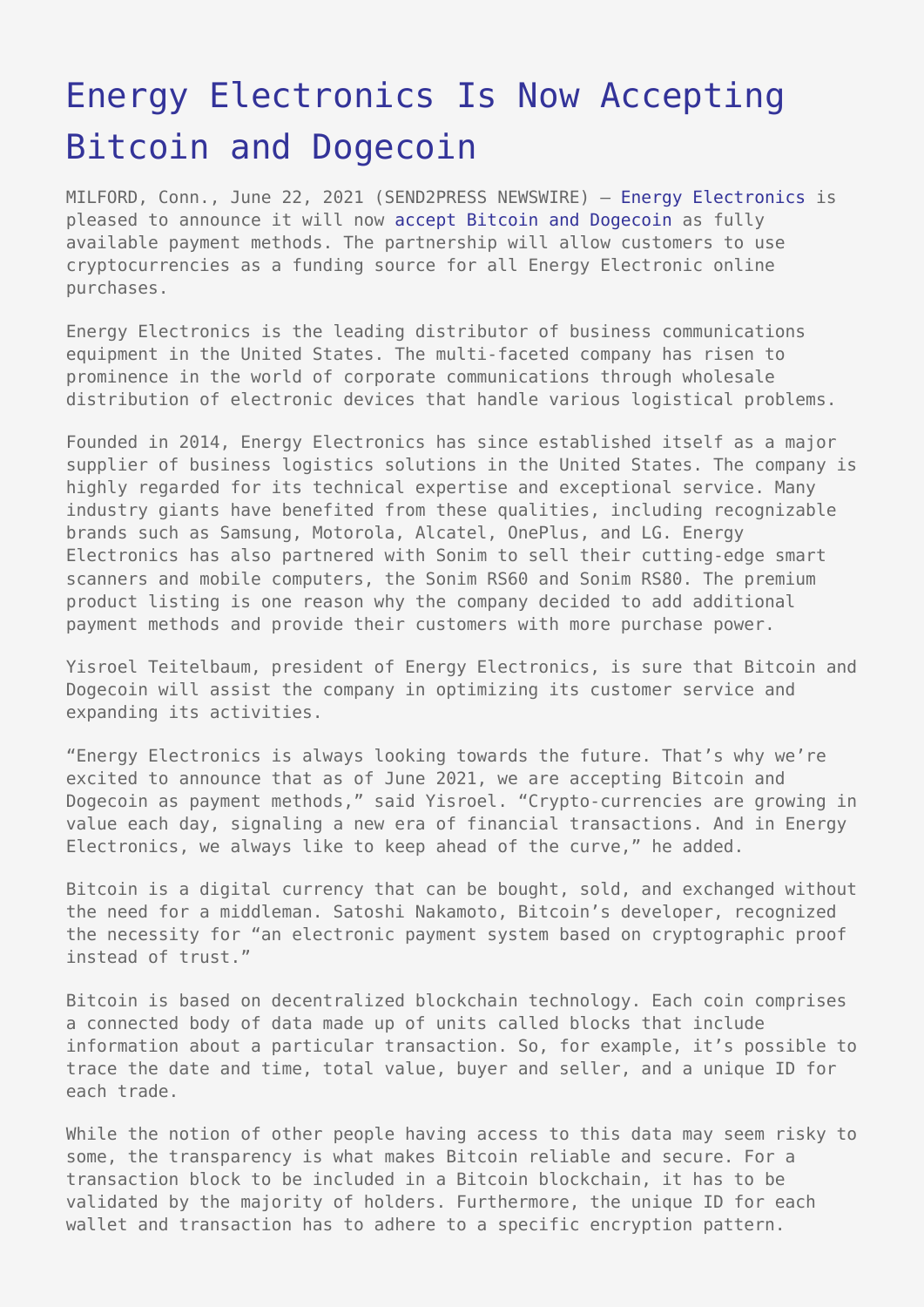Since it was first introduced in 2009, Bitcoin has significantly increased in value. In the beginning, the currency was traded for less than \$150 per coin. However, as of Mid-June 2021, the value of one Bitcoin is above \$40,000. Moreover, because its supply is restricted to 21 million coins, many analysts predict that the price will continue to rise over time. As more investors recognize cryptocurrency as a legitimate payment method, there's less room for market instability and severe inflation.

Dogecoin was satirically named after a once-popular meme and was intended as a lighthearted joke aimed at Bitcoin. However, despite its unorthodox beginnings, Dogecoin has increased in popularity in 2021, becoming one of the largest cryptocurrencies by market capitalization.

In late 2013, two software programmers Billy Marcus and Jackson Palmer, invented the cryptocurrency. Palmer created the logo by misspelling the word "doge" to depict a Shiba Inu dog, a popular 2010s meme. During the early days, a network of supporters organized promotional stunts to promote the currency's popularity. Thanks to its internet-friendly brand, Dogecoin was extremely popular on forums and social media platforms like Reddit.

However, Dogecoin has come far from being an internal joke between crypto enthusiasts, with its value skyrocketing since its first launch in 2013. Like Bitcoin, Dogecoin is based on blockchain technology. The Dogecoin blockchain record, which is frequently updated with all new transactions in the cryptocurrency, is carried by all holders in an identical copy. Like other cryptocurrencies, the blockchain network is entirely encrypted, ensuring all transactions are safe. Furthermore, Dogecoins are typically kept in crypto wallets that come with a secret password. The added degree of security prevents hacking attacks and possible data abuse.

At first, the limited value and volatile nature of cryptocurrencies hampered its mainstream acceptance. However, advancements in website technologies made the use of digital currencies more widespread and applicable in recent years. Thus, the transition from traditional mediums of exchange is becoming more prominent. Moreover, accepting cryptocurrencies provides demonstrable benefits in financial inclusion and access by ensuring efficient, reliable, and swift payments.

One of the significant advantages of cryptocurrencies is the exceptionally low transaction fees. Regardless of the size of the purchase, potential additional costs are lower than conventional payment methods. Also, while traditional banking transactions can sometimes last for days, cryptocurrency transactions are nearly instantaneous, thanks to blockchain technology. There's no need to wait for a transaction to be approved while using Bitcoin or Dogecoin for purchases.

For that reason, an increasing number of businesses across a wide range of industries are starting to accept cryptocurrencies as a legitimate payment method. In addition, banks and major credit card companies like Visa have also embraced this type of currency, further establishing digital money as the future of online purchases. And as of June 2021, Energy Electronics will join companies like Microsoft and PayPal in paving the way for more